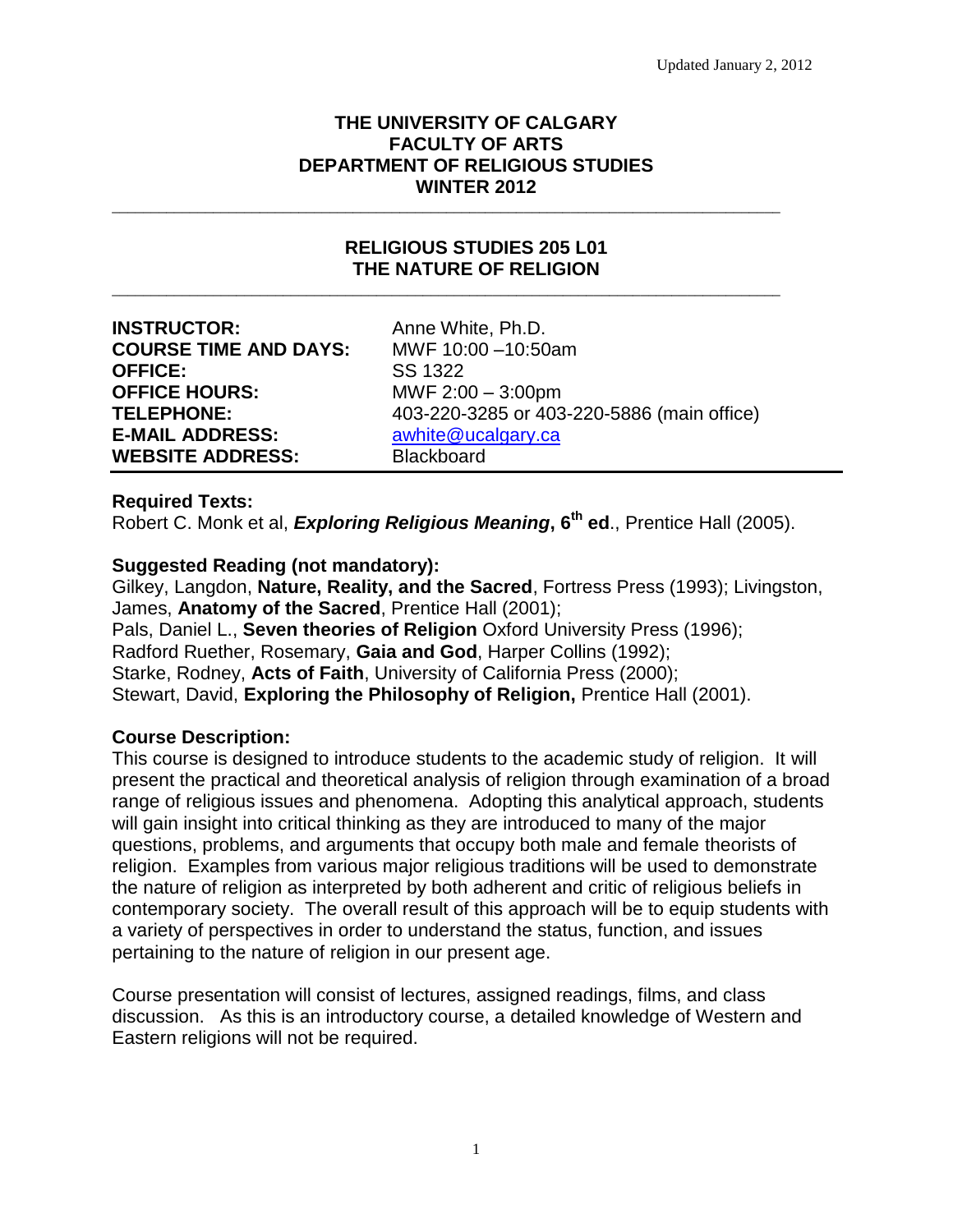# **Learning Objectives:**

- Students will develop a number of the skills identified in the University of Calgary statement of learning outcomes. These include: communication, thinking, ethical reasoning, computer literacy, information retrieval, and group effectiveness.
- The assigned readings, lecture material and methodology within the course should develop a student"s ability to think critically (i.e. judge, reflect, and analyze); web notes will further provide dissemination of information and enhance computer skills; preparation for examinations should foster the development of information retrieval and writing competency.
- It is important to remember that the attainment of any learning endeavour requires that students **regularly attend lectures**, read the required material, and complete all course work.

# **Course Requirements:**

| <b>Feb. 17</b> | $\blacksquare$ | Five page video report (approximately 2,000 words)<br>Directions posted on Blackboard under Course Documents | <b>20%</b> |
|----------------|----------------|--------------------------------------------------------------------------------------------------------------|------------|
| <b>Feb. 27</b> | $\blacksquare$ | Test                                                                                                         | <b>20%</b> |
| Mar. 12 -      |                | Test                                                                                                         | <b>20%</b> |
| <b>TBA</b>     | ٠              | Registrar scheduled final exam                                                                               | 40%        |

**NOTE:** Missed examinations or assignments must be accompanied by a medical certificate, or in the case of domestic affliction, a note from a counsellor. The instructor must receive notification within 24 hours of the missed examination by telephone, email, or by calling the Department of Religious Studies at 403-220-5886.

# **Grading:**

A numerical mark will be given for each course requirement. A letter grade will be assigned on the following number and letter grade scheme:

| A+ | $100 - 96$ |   | 95 - 90   | А-        | $89 - 85$ |
|----|------------|---|-----------|-----------|-----------|
| 3+ | $84 - 80$  | B | 79 - 75   | <b>B-</b> | 74 - 70   |
|    | $69 - 65$  |   | $64 - 60$ |           | $59 - 55$ |
| )+ | $54 - 53$  |   | 52-50     |           | Under 50  |

# N.B. All written assignments will be graded with regard to both form and content.

### **Academic Honesty**

Plagiarism is not tolerated at the University of Calgary and has serious consequences. Your essays/presentations must be your own work and inadequate referencing may be seen as plagiarism. Please see the relevant sections on Academic Misconduct in the current University Calendar. If you have questions about correct referencing, please consult your instructor.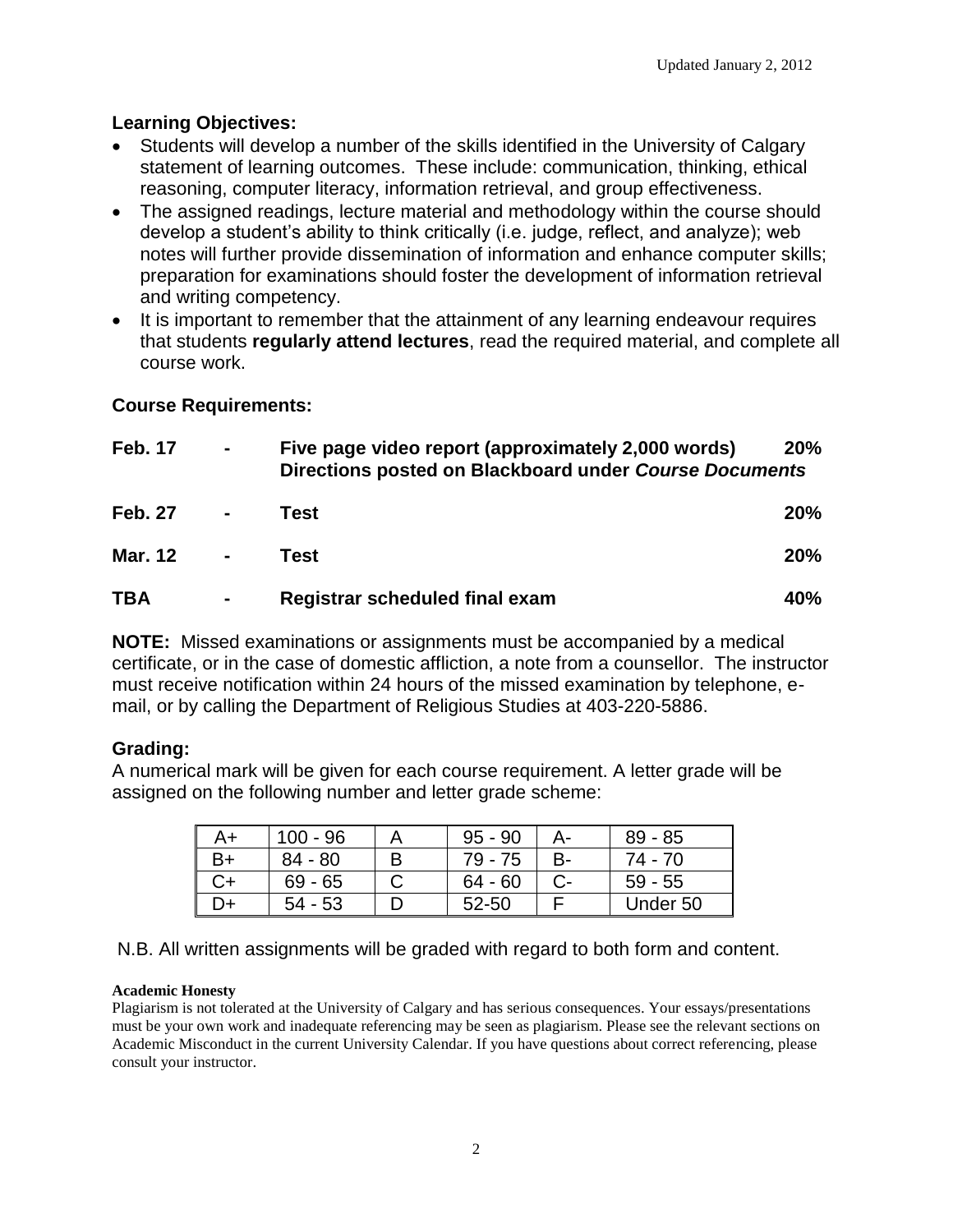### **Academic Accommodation**

It is the student's responsibility to request academic accommodations. If you are a student with a documented disability who may require academic accommodation and have not registered with the Disability Resource Centre, please contact their office at 403-220-8237. Students who have not registered with the Disability Resource Centre are not eligible for formal academic accommodation. You are also required to discuss your needs with your instructor no later than **fourteen (14) days** after the start of the course.

### **Blackboard Help**

Go to<http://www.ucalgary.ca/computersupport/onlineservices/blackboard> for Student Help and FAQ's about Blackboard. Troubleshooting tips and a tutorial are available at [http://elearn.ucalgary.ca/blackboard/students.](http://elearn.ucalgary.ca/blackboard/students)  Instructions for using the Digital Drop Box are available here: [http://library.blackboard.com/docs/r6/6\\_1/student/bbls\\_r6\\_1\\_student/digital\\_drop\\_box.htm.](http://library.blackboard.com/docs/r6/6_1/student/bbls_r6_1_student/digital_drop_box.htm)

### **Gnosis**

Gnosis is the Religious Studies Student Club. For membership or more information please email: gnosis@ucalgary.ca or visit [http://www.ucalgary.ca/~gnosis.](http://www.ucalgary.ca/~gnosis)

### **Faculty of Arts Program Advising and Student Information Resources**

- Have a question, but not sure where to start? The new Faculty of Arts Program Information Centre (PIC) is your information resource for everything in Arts! Drop in at SS110, call us at 403-220-3580 or email us at [artsads@ucalgary.ca.](mailto:artsads@ucalgary.ca) You can also visit the Faculty of Arts website a[t http://arts.ucalgary.ca/undergraduate](http://arts.ucalgary.ca/undergraduate) which has detailed information on common academic concerns.
- For program planning and advice, contact the Student Success Centre at (403) 220-5881 or visit them on the  $3<sup>rd</sup>$  floor of the Taylor Family Digital Library.
- For registration (add/drop/swap), paying fees and assistance with your Student Centre, contact Enrolment Services at (403) 210-ROCK [7625] or visit them at the MacKimmie Library Block.

### **Student Ombudsperson and Students' Union Representative**

The Office of the Student Ombuds provides independent, impartial and confidential support for students who require assistance and advice in addressing issues and concerns related to their academic careers. See [www.ucalgary.ca/provost/students/ombuds](http://www.ucalgary.ca/provost/students/ombuds) for more information.

The Students' Union Faculty of Arts representative can be reached at [arts1@ucalgary.ca.](mailto:arts1@ucalgary.ca)

#### **Emergency Evacuation Assembly Point**

In case of an emergency evacuation during class, students must gather at the designated assembly point nearest to the classroom. The list of assembly points is found at [www.ucalgary.ca/emergencyplan/assemblypoints.](http://www.ucalgary.ca/emergencyplan/assemblypoints) Please check this website and not the nearest assembly point for this course.

#### **Safewalk**

The Safewalk program provides volunteers to walk students safely to their destination anywhere on campus (including McMahon Stadium, Health Sciences, Student Family Housing, the Alberta Children's Hospital and the University LRT station). This service is free and available to students, staff and campus visitors 24 hrs/day, 365 days a year. Call 403-220-5333 or use one of the Help phones located throughout campus to request a walk.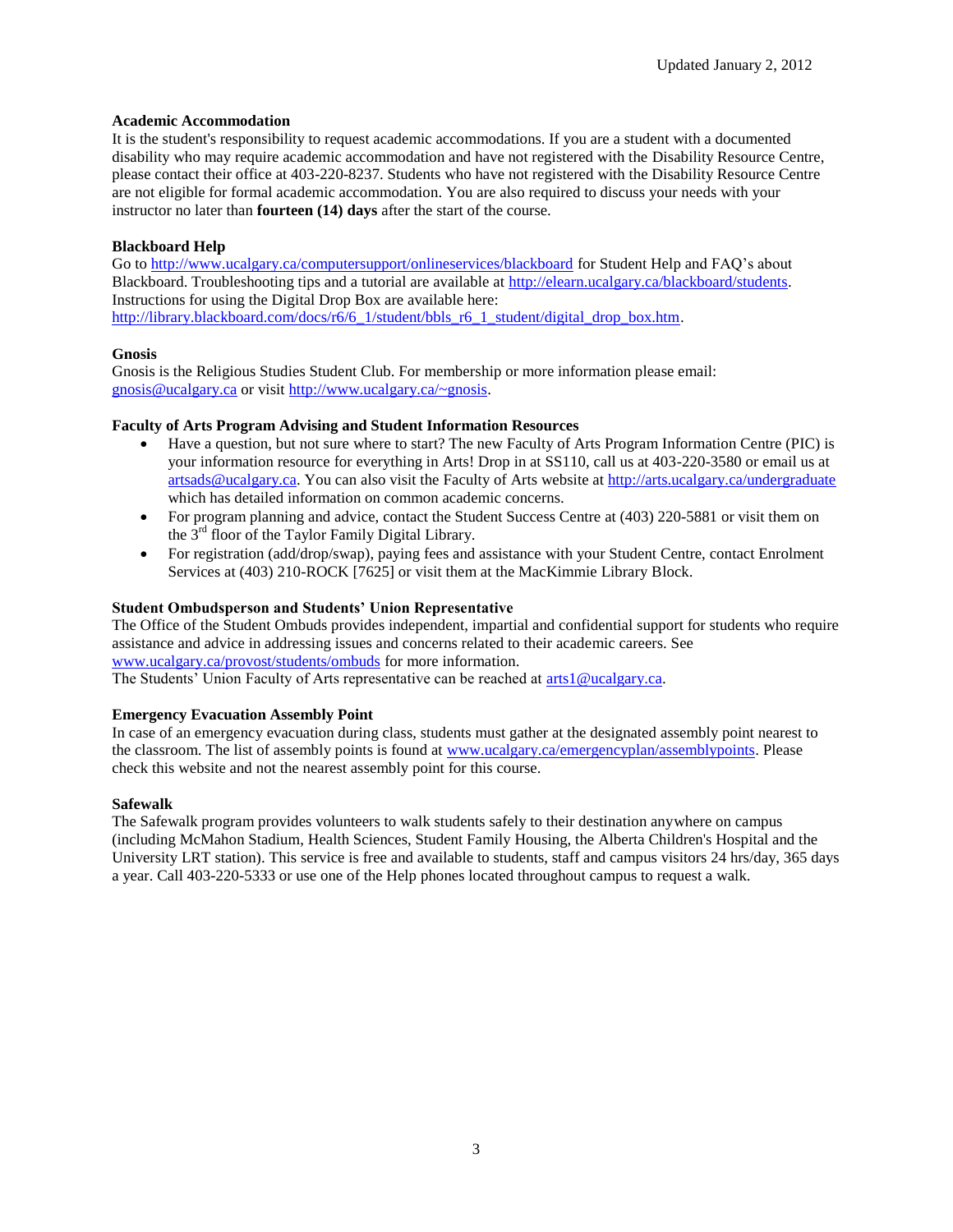# **COURSE SCHEDULE:**

**NOTE: All subjects will be covered but scheduling may vary slightly due to class discussions.**

| <b>JANUARY</b><br>9, 11, 13<br><b>Chapter 1</b><br><b>Plus webnotes</b> | Introduction and definition of religion.<br>Group discussion.                                                                                                    |
|-------------------------------------------------------------------------|------------------------------------------------------------------------------------------------------------------------------------------------------------------|
| 16, 18, 20<br><b>Chapter 2</b>                                          | Religious typologies – categories.<br>Concepts of soteriology/salvation/enlightenment.                                                                           |
| 23, 25, 27<br><b>Chapter 3</b><br><b>Plus webnotes</b>                  | Religious experiences. Their contribution to religious<br>cosmologies (faith world views).                                                                       |
| 30                                                                      | Overview of religions considered in up-coming<br>documentaries.                                                                                                  |
| <b>FEBRUARY</b><br>1                                                    | <b>VIEW FIRST DOCUMENTARY</b>                                                                                                                                    |
| 3                                                                       | <b>VIEW SECOND DOCUMENTARY</b>                                                                                                                                   |
|                                                                         |                                                                                                                                                                  |
|                                                                         | <b>Guidelines posted on Blackboard</b>                                                                                                                           |
| 6, 8, 10<br><b>Chapters 4 and 5</b><br><b>Plus webnotes</b>             | Experience and expression in religion<br>Knowledge, belief and cosmology.<br>The meaning of human religious expression through ritual.<br>symbol, myth and text. |
| 13, 15, 17<br><b>Chapters 6 and 7</b><br><b>Plus webnotes</b>           | Authority in religion. Its positive use and some of its<br>abuses. Claims for 'special' authority.<br>Additional material as per webnotes.                       |
|                                                                         | FEB. 17 - VIDEO REPORT TO BE HANDED IN                                                                                                                           |
| FEBRUARY 19-26                                                          | <b>READING WEEK - NO CLASSES</b>                                                                                                                                 |
| 27                                                                      | <b>TEST - 50 MINUTES' DURATION</b>                                                                                                                               |